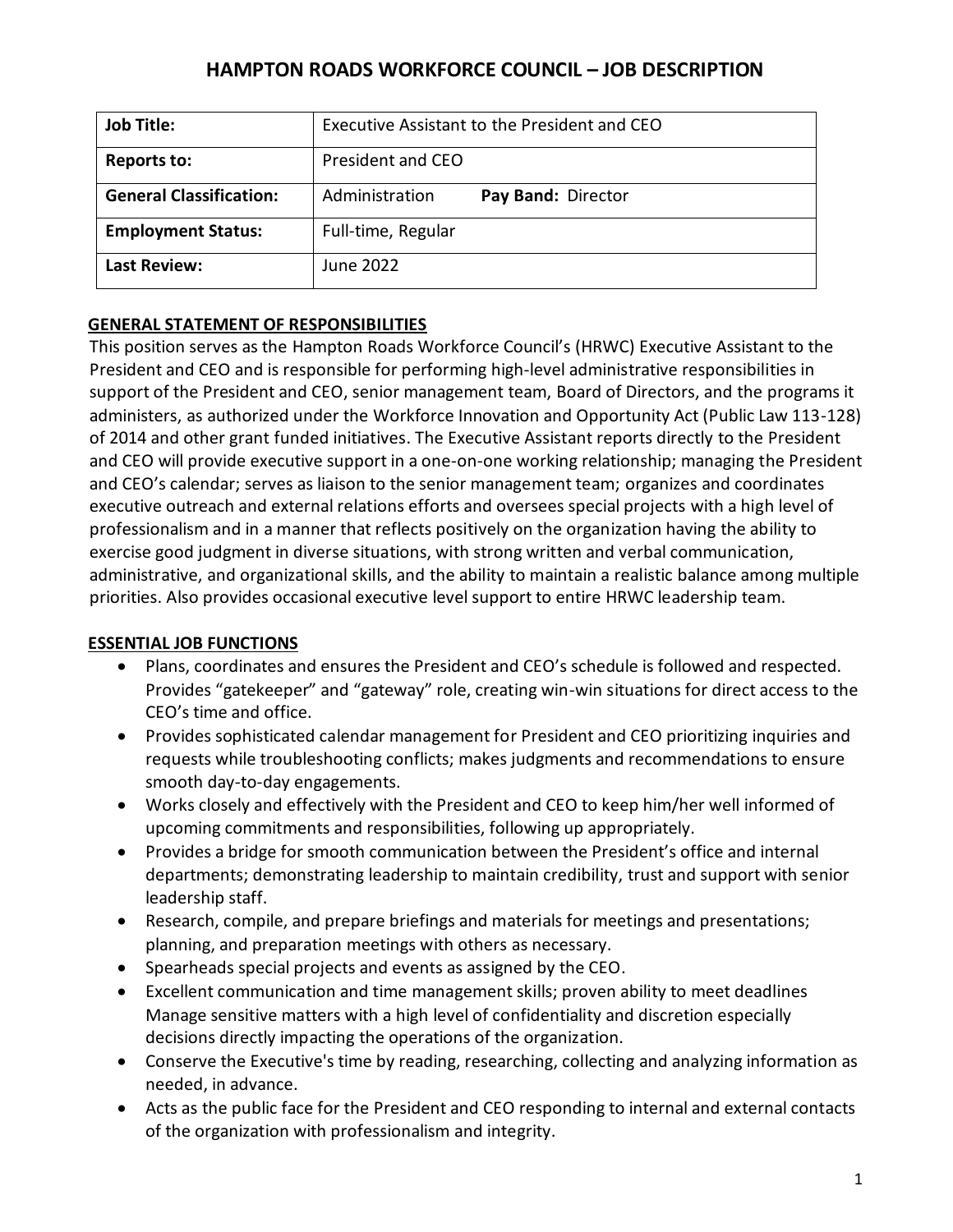- Assists with the development of agency protocols (Field Guidance Memorandums, Field Guidance Bulletins, Standard Operating processes and procedures) for operational activities and processes. Assists with the preparation of MOUs.
- Responsible for purchasing of materials, supplies, equipment, goods, and services for the administrative office; placing requisitions for purchase orders for products and services from established vendors and providers; contacts vendors to determine product availability, costs and quality.
- Prepare Word, Excel, PowerPoint presentations, agendas, reports, special projects and other documents in support of objectives for the organization.
- Sit in on meetings to take notes and summarize follow up needed and to-dos from those meetings.
- Anticipate and prepare materials and technology resources as needed for meetings.
- Assist with ad hoc projects as needed.
- Arrange travel and accommodations for all senior staff.
- Is responsible for establishing and coordinating filing ensures all records are filed, stored, and disposed in accordance with agency policies.
- Help organize in-office events and meetings, including management of conference rooms, food orders, and greeting guests.
- Ability to function well in a high-paced environment; performs additional duties as assigned by CEO.
- Screen incoming telephone calls; take and deliver accurate messages; respond to requests by gathering and providing information and referring non-routine calls to the appropriate staff.
- Provide hospitality to all guests and help create a welcoming environment.
- Supports other administrative and operational initiatives as necessary and assigned.

### **SUPERVISORY RESPONSIBILITIES**

Supervises Office Manager, Staff Assistant and Clerk to the HRWC Board of Directors.

## **PERFORMANCE STANDARD**

Strong alignment with the Hampton Roads Workforce Council's Vision, Mission and Approach and our organizational values of respect, equity, empowerment, accountability, and creativity. Senior level employees are also expected to lead by example and demonstrate the highest level of energy, ethics and professional decorum.

### **PREFERRED ATTRIBUTES**

- Business sense has a strong business sense and can decipher priorities and make sound judgment calls when needed.
- Commitment to excellence perform duties at the highest level possible on a consistent basis.
- Excellent communicator able to interact with people of all levels in a confident, professional manner.
- Demonstrate ability and temperament to work with sensitive information.
- Team player have team-oriented experience and approach.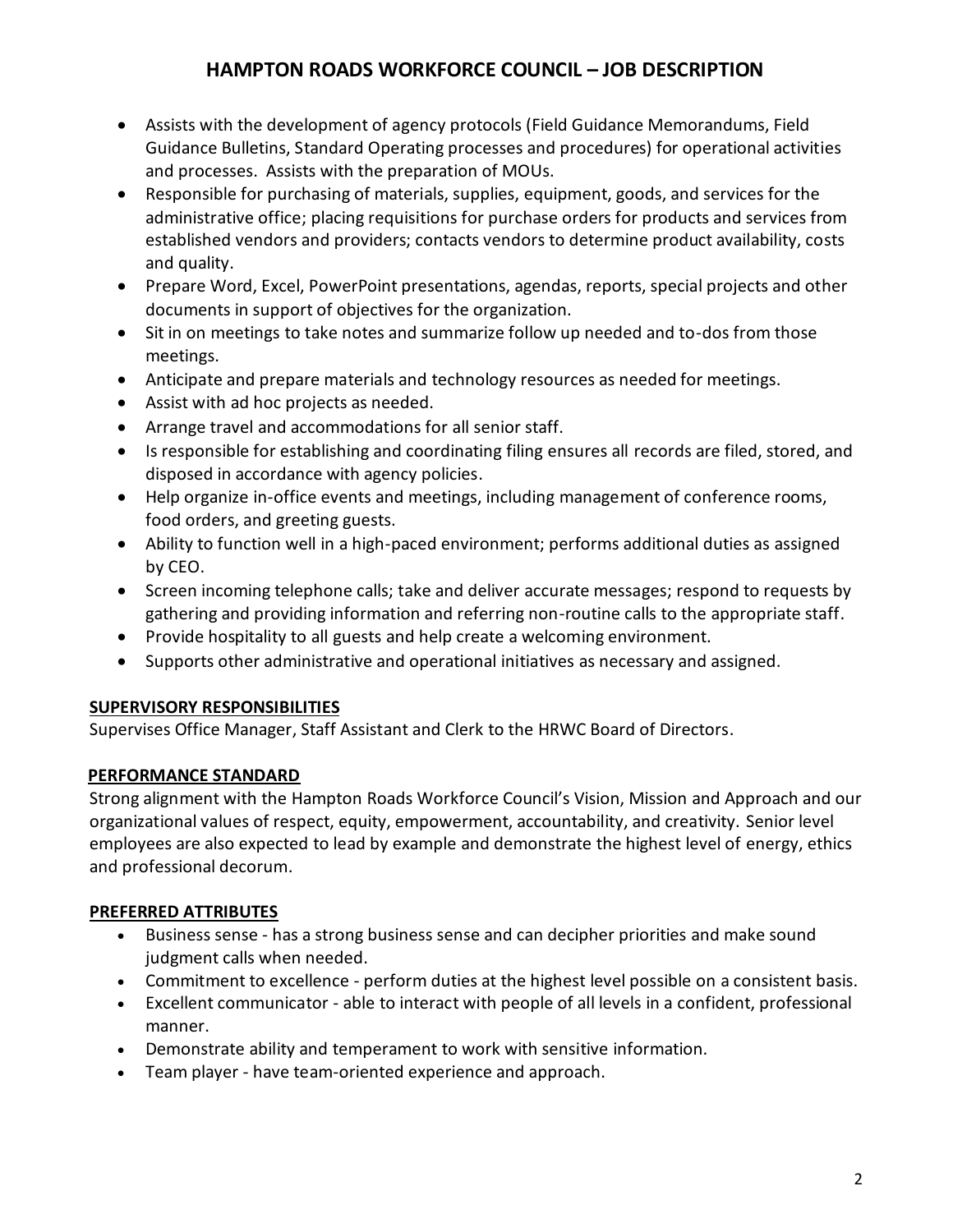### **REQUIRED KNOWLEDGE**

- **Office Administration** thorough knowledge of office systems, practices, procedures and administration. Advanced Proficiency in Microsoft Office (Outlook, Word, Excel, and PowerPoint), Microsoft Teams, Zoom and Adobe Acrobat.
- **Technology** Knowledge of computer systems and business applications to include personal computer network, cabling systems, and operating systems. Knowledge of general office equipment and personal computers to include word processing, spreadsheet and related software.
- **Communications and Media**  Knowledge of media production, communication, and dissemination techniques and methods.
- **Customer Service** Thorough knowledge of principles and processes for providing customer services. This includes setting and meeting quality standards for services and evaluation of customer satisfaction.
- **Supervision** Thorough knowledge of leadership techniques, principles and procedures to assign work, schedule, supervise, train, evaluate the work of assigned staff.

#### **REQUIRED SKILLS**

- **Computer Skills** Utilizes a personal computer with word processing, spreadsheet, presentation and related software to effectively complete a variety of administrative tasks with reasonable speed and accuracy.
- **Interpersonal Relationships/Customer Service** Develops and maintains cooperative, courteous and professional relationships with employees and all levels of management to include vendors, representatives from other organizations and the general public. Able to effectively handle routine inquiries and complaints from or disputes with customers.
- **Time Management** Plans and organizes daily work routine. Establishes priorities for the completion of work in accordance with sound time-management methodology to meet deadlines.
- **Critical Thinking** –Strong analytical skills to include using logic and reasoning to understand, analyze, and evaluate routine situations and research information to identify the strengths and weaknesses of alternative solutions, conclusions or approaches to situation.

#### **REQUIRED ABILITIES**

- **Communication**  Ability to listen and understand directions, information and ideas presented through spoken word or in writing. Ability to communicate ideas effectively. Ability to handle a variety of customer service issues with tact, and diplomacy and in a confidential manner.
- **Judgment/Decision Making** Uses logic and reasoning to understand, analyze, and evaluate situations and exercise good judgment to make appropriate decisions. Ability to work independently.
- **Mathematics**  Ability to perform basic arithmetic, and statistical applications.
- **Technical** Ability to install, troubleshoot and repair software/hardware issues related to operating systems and applications.